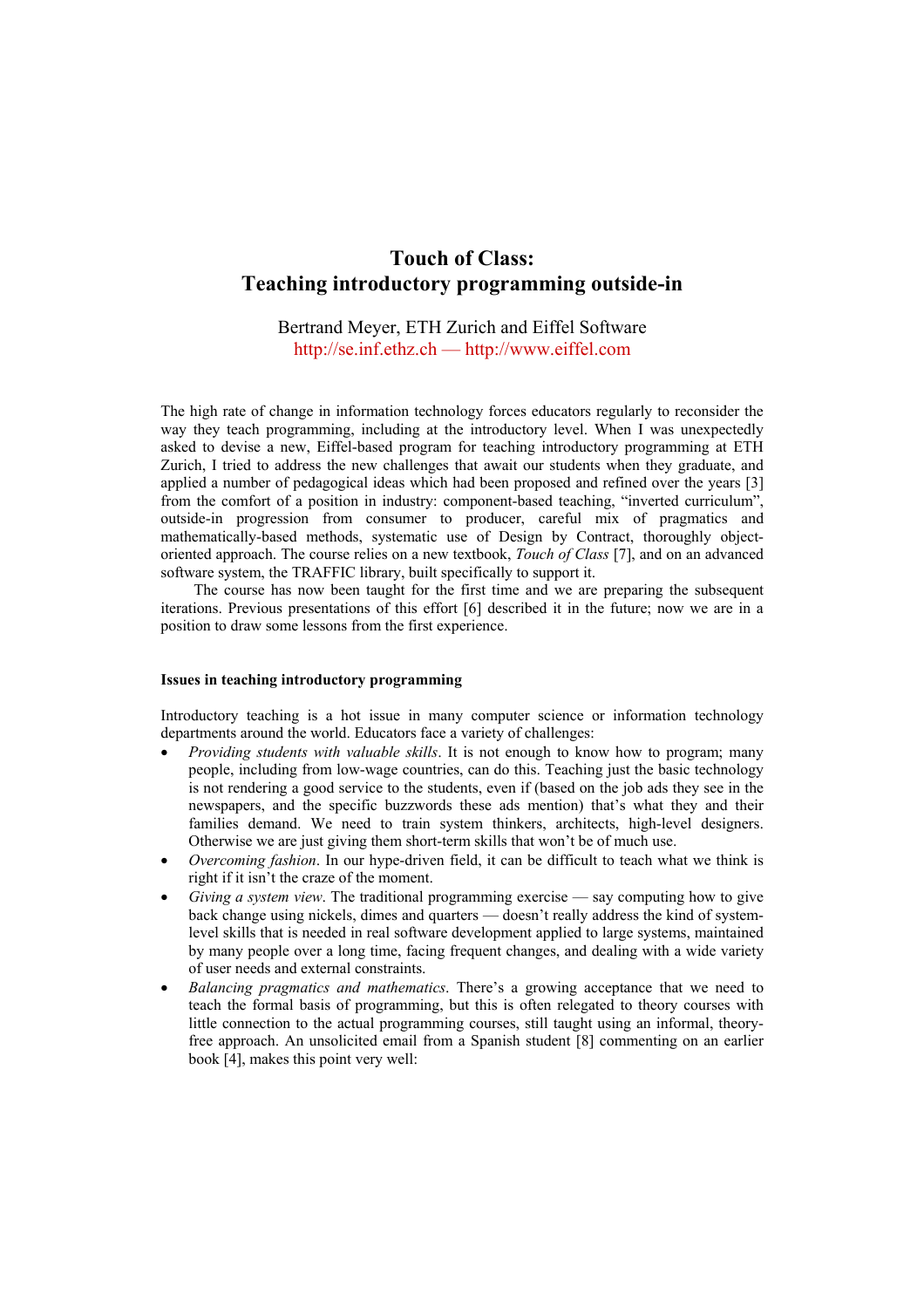#### **6 Conferencias**

*I had to study a lot of theory of formal methods, loop invariants, algebraic specifications of ADTs and so on, but I did not have to use it when programming, only with "pen and paper". None of my teachers, in my laboratory courses, asked me about those nasty things, so I thought they were not very useful. Now I know this is false. Design by Contract is a powerful tool and the fact is it makes easy and funny using formal methods in software engineering.* 

- *Dealing with the wide variety of student backgrounds*. Some have written a compiler or a Web service; others have barely touched a computer; most are somewhere in between. How do we keep the course interesting for that wide spectrum?
- *Glamour*. Students of the "Nintendo Generation" [1] expect modern, lively examples with the latest gizmos: graphics, sound, animation, Internet abilities … We must catch their interest without sacrificing the scientific value of what we teach.
- *Teaching principles without preaching*. Good software construction is all about abstraction. How do we concretely convey the benefits of abstraction and the associated (information hiding, distinction between specification and implementation, abstract data types ...)? Pontificating doesn't work; students must see for themselves that abstraction is a lifeline when you're confronted with large problems or large existing programs. But in a university context students typically do not get to work with a large program.

Our curriculum design tries to address all these issues through a consistent plan.

### **Outside-In: the Inverted Curriculum**

The approach is **Outside-In**. It relies on the assumption that the most effective way to learn software is to use good existing software, where "good" covers both the quality of the code since so much learning happens through imitation of proven models — and, almost more importantly, the quality of its program *interfaces* (APIs).

From the outset we provide the student with powerful software: an entire set of sophisticated libraries written in Eiffel, TRAFFIC, where the top layers have been produced specially for the course, and the basic layers on which they rely—EiffelBase for data structures, EiffelVision for graphics and GUI, EiffelTime for time and date… — are widely used in large commercial applications. All this library code is available in source form, providing a repository of high-quality models to imitate; but in practice the only way to use them for one's own programs, especially at the beginning, is through interfaces, also known in Eiffel as *contract views*, which provide the essential information abstracted from the actual code. By relying on contract views, students are able right from the start to produce interesting applications, even if the part they write originally consists of just a few calls to library routines. As they progress, they learn to build more elaborate programs, and to understand the libraries from the inside: to "open up the black boxes". The hope is that at the end of the course they would be able, if needed, to produce such libraries by themselves.

This Outside-In strategy results in an "Inverted Curriculum" [3] where the student starts as a *consumer* of reusable components and learns to become a *producer*. It does not ignore the teaching of standard low-level concepts and skills, since at the end we want students who can take care of everything a program requires, from the big picture to the lowest details. We do in fact have a lecture devoted to building a program completely from scratch. What differs is the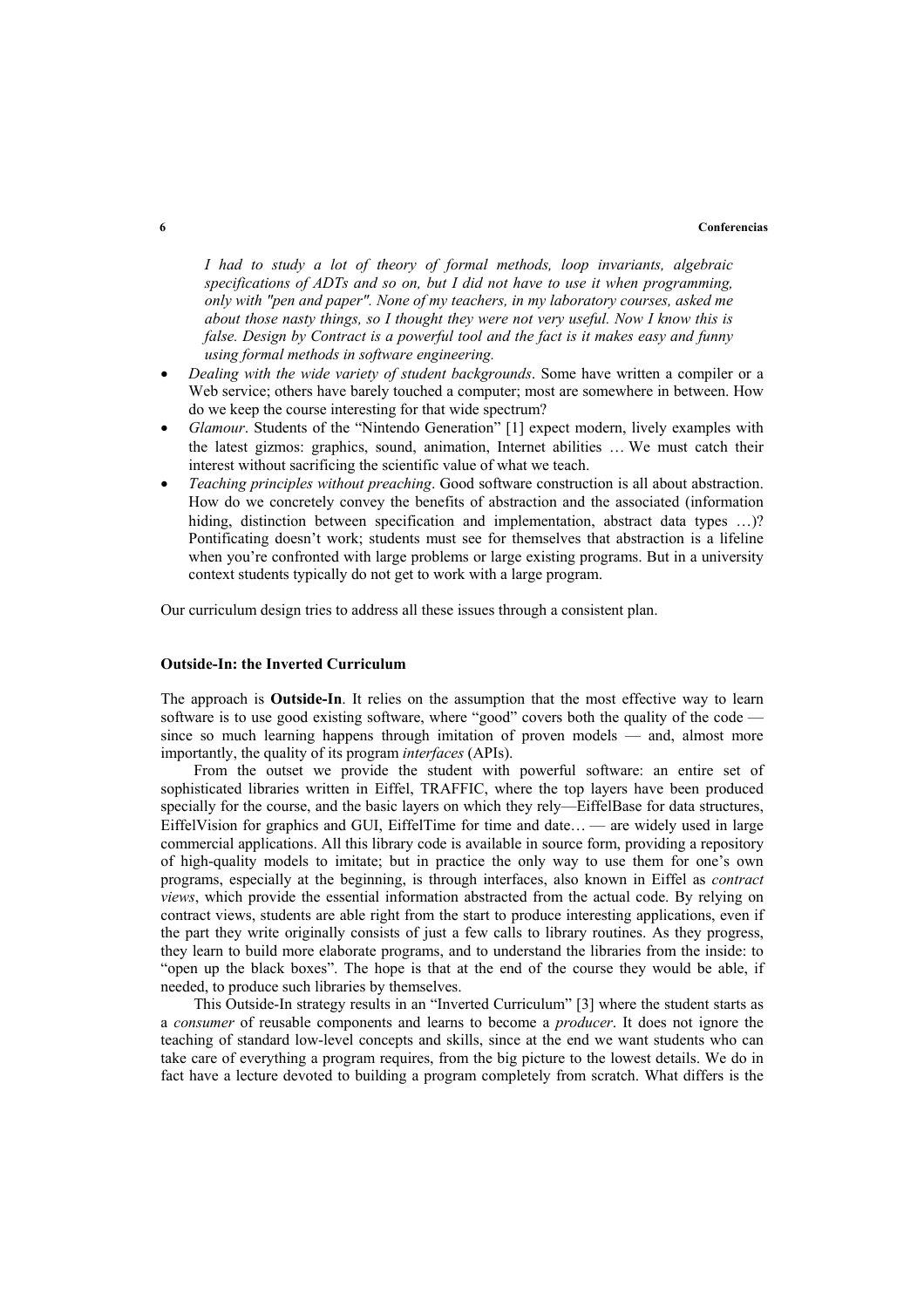#### **X Jornadas de Enseñanza Universitaria de la Informática 7**

order of concepts and particularly the emphasis on architectural skills, often neglected in a bottom-up curriculum.

#### **The supporting software**

Central to the Outside-In approach is the accompanying TRAFFIC software, available in source form. The choice of application area for the library required some care; the domain had to:

- Be immediately familiar to any student, so that we can spend our time studying software issues and solutions, not understanding the context.
- Provide a large stock of interesting algorithms and data structure examples, applications of fundamental computer science concepts, and new exercises that each instructor can devise beyond those in the book.
- Call for graphics and multimedia development as well as advanced Graphical User Interfaces — a requirement that is particularly important to capture the attention of a student generation which has grown up with video games and sophisticated GUIs.
- Unlike many video games, not involve violence and aggression, which would be inappropriate in a university setting (and also would not help correct the gender imbalance which plagues our field).

The application area that we retained meets these criteria. It's the general concept of *transportation in a city*: modeling, planning, simulation, display, statistics. The supporting TRAFFIC software s not just an "application", doing one particular job, but a *library*, providing reusable components from which students and instructors can build applications.

The very first application that the student produces displays a map, highlights the network of the Paris Metro (or Zurich trams, or any other that the students want to use — it's all parameterizable through an XML file), retrieves a predefined route, and shows a visitor travelling that route through video-game-style graphical animation:

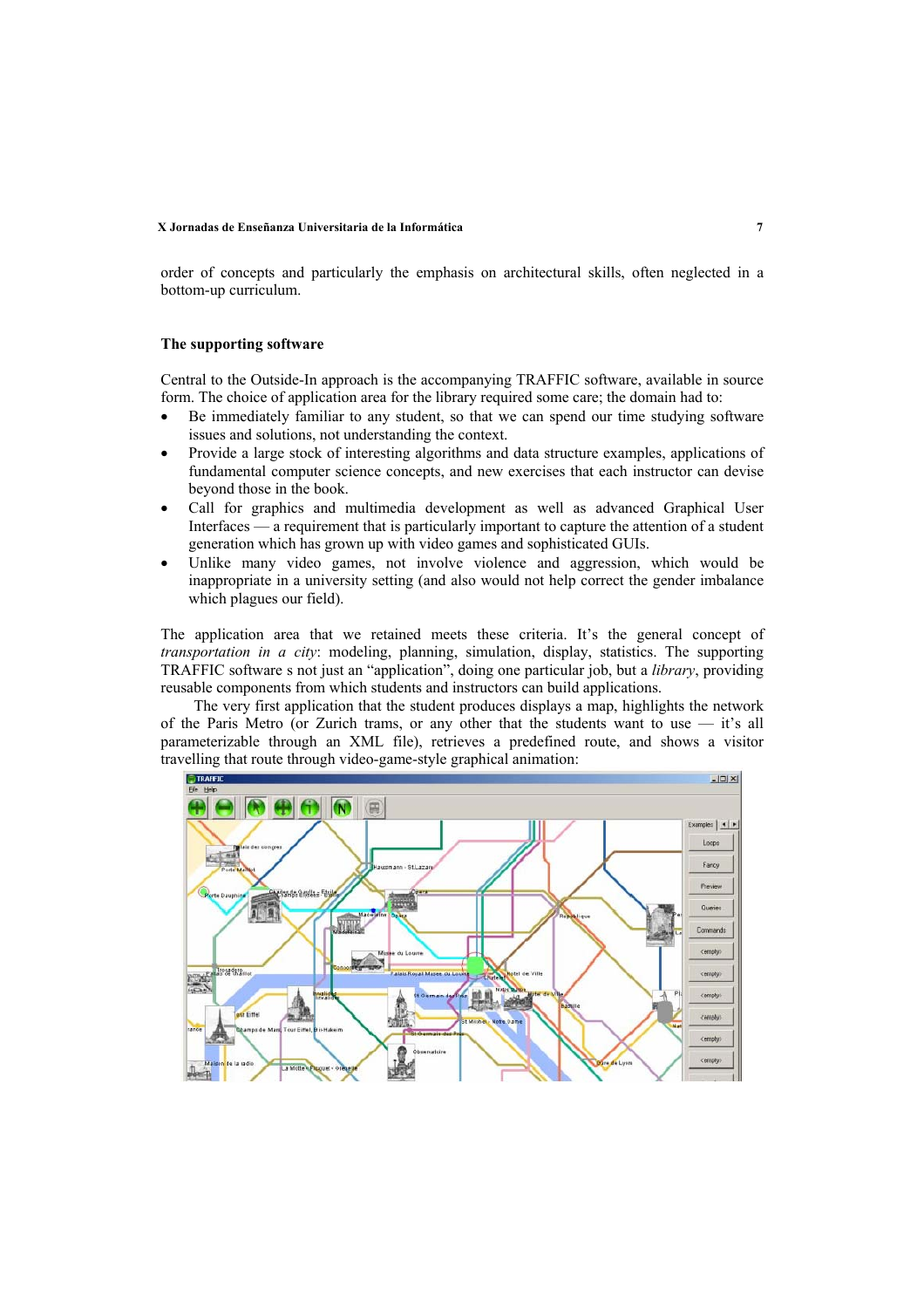The algorithm takes up four lines of code, and yet its effect is impressive thanks to the underlying TRAFFIC mechanisms:

```
class PREVIEW inherit 
       TOURISM 
feature 
       explore is 
                      -- Show city info and route. 
              do 
                      Paris.display 
                      Louvre.spotlight 
                      Metro.highlight 
                      Route1.animate 
              end 
end
```
#### **First lessons**

The approach is very different from earlier ETH courses. The student's evaluations show that it has been well received. (We put all the evaluations and every single student comment on the course Web site [2].) In particular, I feel that we have been able to catch and retain the interest of students who were already familiar with programming as well as total beginners, not to forget those who are taking the class again as they had failed the first year exam.

Students did appreciate the use of Eiffel and the gently formal slant made possible by Design by Contract. For example the notion of loop invariant is introduced the very first time loops are mentioned (long after the notions of interface, contract and class which make up the bulk of the course). The exercise sessions have been a key complement to the lectures, helping students grasp the practical use of the concepts. About 6 weeks into the course, it appeared that some students, beginners in particular, had trouble building a program from scratch; a lecture entirely devoted to that topic corrected the problem. Only the experience of later semesters (when students get to apply the concepts) will show how successful we have been in the end, but so far all the indicators are in that the combination of reuse, contracts, object technology, Eiffel, a powerful graphical library, and the supporting textbook [7] provides for an effective introductory programming experience.

#### **Bibliography**

- [1] Mark Guzdial and Elliot Soloway: *Teaching the Nintendo Generation to Program*, in *Communications of the ACM*, vol. 45, no. 4, April 2002, pages 17-21.
- [2] Informatik I course: course page at <u>se.inf.ethz.ch/teaching/ws2003/37-001/</u>.
- [3] Bertrand Meyer, *Towards an Object-Oriented Curriculum*, in *Journal of Object-Oriented Programming*, vol. 6, no. 2, May 1993, pages 76-81. Revised version in *TOOLS 11*  (*Technology of Object-Oriented Languages and Systems*), eds. R. Ege, M. Singh and B. Meyer, Prentice Hall, Englewood Cliffs (N.J.), 1993, pages 585-594.
- [4] Bertrand Meyer, *Object-Oriented Software Construction, 2nd edition*, Prentice Hall, 1997, especially chapter 29, "*Teaching the Method*".